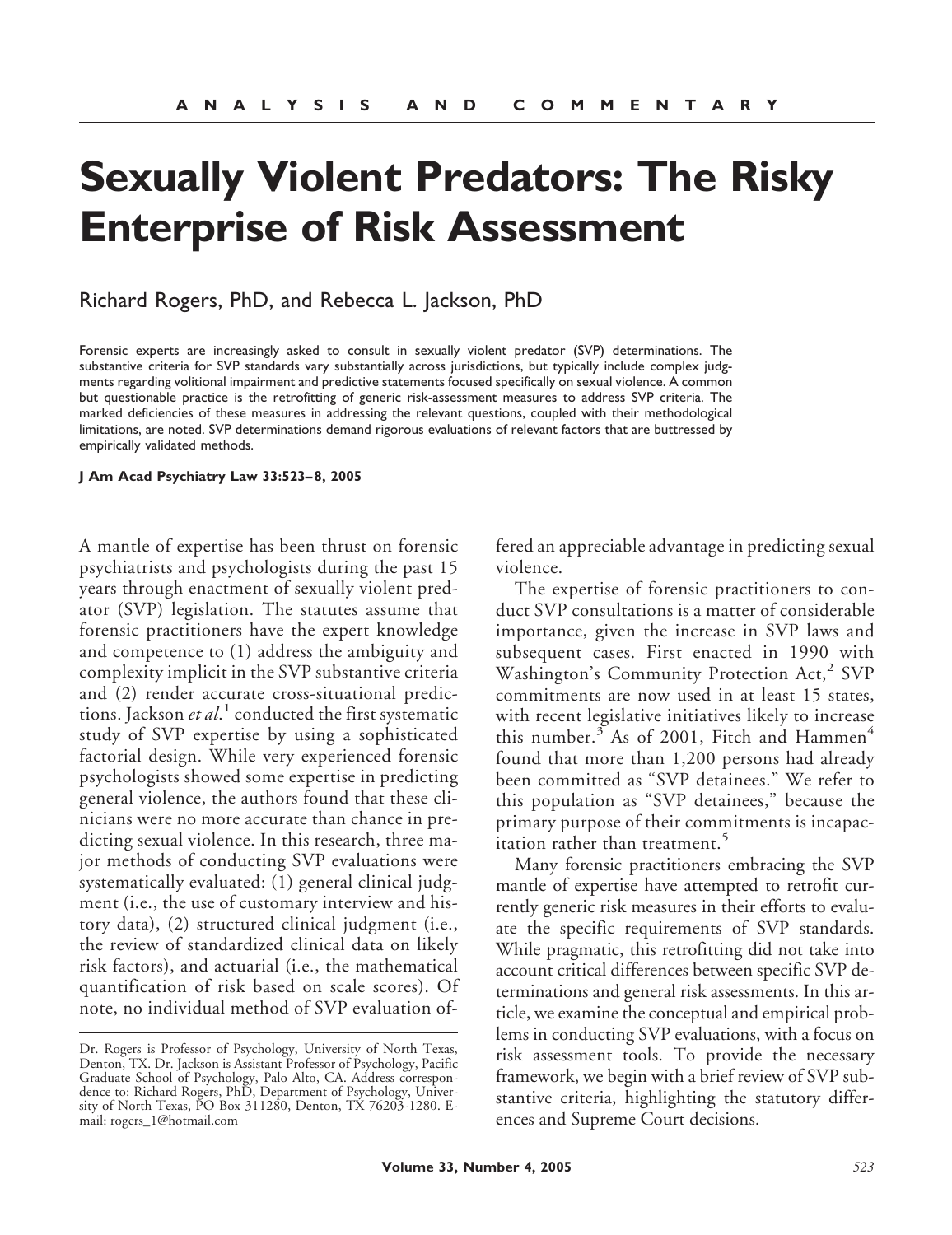## **SVP Substantive Criteria**

Rogers and Shuman<sup>6</sup> have outlined the substantive criteria required for SVP determinations. Most SVP statutes share four substantive criteria: (1) past sexually harmful conduct, (2) a current clinical condition, (3) a substantial risk of future sexual violence, and (4) a causal relationship between the mental abnormality and the potential sexual harm. As outlined in the subsequent paragraphs, important differences are found in the definitions of each SVP criterion.

The requisite mental condition for SVP determinations varies substantially from jurisdiction to jurisdiction. As summarized by Lieb, $\frac{7}{1}$  the mental condition can be classified in four categories: (1) mental disorder (Arizona, California, Illinois, and Wisconsin), (2) mental abnormality (Iowa, Kansas, Missouri, and Texas), (3) mental abnormality or personality disorder (Florida, Massachusetts, New Jersey, South Carolina, Virginia, and Washington), and (4) idiosyncratic definitions (Minnesota and North Dakota). Mental disorders and personality disorders typically refer to DSM-IV diagnoses, which can be reliably established through the use of structured interviews.<sup>8,9</sup> In contrast, the term mental abnormality is ambiguous and lacks any diagnostic precision. On this point, Zonana *et al*. <sup>10</sup> were sharply critical of legislative attempts "to invent mental or emotional categories" (Ref. 10, p 143) for SVP commitments.

The Supreme Court in *Kansas v. Hendricks*<sup>11</sup> upheld the constitutionality of SVP commitments, rejecting arguments based on diagnostic nomenclature (e.g., the imprecision of mental abnormality). In particular, the Court leaves to the states "the task of defining terms of a medical nature that have legal significance" (Ref. 11, p 359). However, the decision affirmed that the mental condition must give rise to "*volitional impairment* rendering them dangerous beyond *their* control" (emphasis added; Ref. 11, p 358). This volitional impairment was addressed further in *Kansas v. Crane*. <sup>12</sup> While rejecting the necessity of a complete loss of volitional control, the Court established the following standard: "there must be proof of serious difficulty in controlling behavior" (Ref. 12, p 413). Dangerousness alone is insufficient. The Court further specified that this mental condition with its loss of volitional abilities must be distinguished "from the dangerous but typical recidivist" (Ref. 12, p 413).

The substantial risk of violence varies across jurisdictions. According to Lieb, $\frac{7}{7}$  most states require either sexual violence (Arizona, California, Florida, Illinois, Missouri, New Jersey, South Carolina, Virginia, and Wisconsin) or predatory sexual violence (Iowa, Kansas, Texas, and Washington). Surprisingly, two states require harmful (Minnesota) or predatory (North Dakota) conduct, but do not specify sexual violence. Contrary to the expressed intent of SVP commitment, Massachusetts apparently permits any sexual offense to satisfy commitment requirements. The level of risk $<sup>6</sup>$  for this sexual conduct</sup> also varies from "likely" to "substantially probable" and "more likely than not."

Proper application of the SVP statutes requires an understanding of the nexus between the clinical condition (e.g., mental disorder or abnormality) and ability to control behavior within a legal definition. Legally, the clinical condition requires a substantial impairment in volitional control.<sup>13</sup> The simple cooccurrence of a clinical condition and lack of volitional control is insufficient. The crucial question is whether the clinical condition causes the lack of control. This nexus cannot be inferred from diagnoses.  $DSM-IV^{14}$  clearly states that a clinical diagnosis "is not sufficient to establish the existence for legal purposes of a mental disorder, mental disability, mental disease or mental defect" (Ref. 14, p xxiii). Of particular relevance to SVP volitional impairment, DSM-IV further specifies that "having the diagnosis in itself does not demonstrate that a particular individual is (or was) unable to control his or her behavior at a particular time" (Ref. 14, p xxiii).

The Supreme Court in *Hendricks*<sup>11</sup> and *Crane*<sup>12</sup> provided guidelines for the required impairment of volition. However, the Court in *Crane* purposefully avoided operationalizing the construct by suggesting that "safeguards of human liberty in the area of mental illness and the law are not always best enforced through precise bright-line rules" (Ref. 12, p 413). *Crane* clarified that the statutes do not require a total lack of control, only a "serious difficulty" in controlling behavior (Ref. 12, p 413). In the absence of bright-line criteria, clinicians are faced with the challenging task of not only operationalizing volitionality, but also assessing it with reliable and valid methods. In earlier work on insanity evaluations, investigators $15$  have noted the problems in measuring volitional impairment. From a dimensional perspective, the clinician must be able to differentiate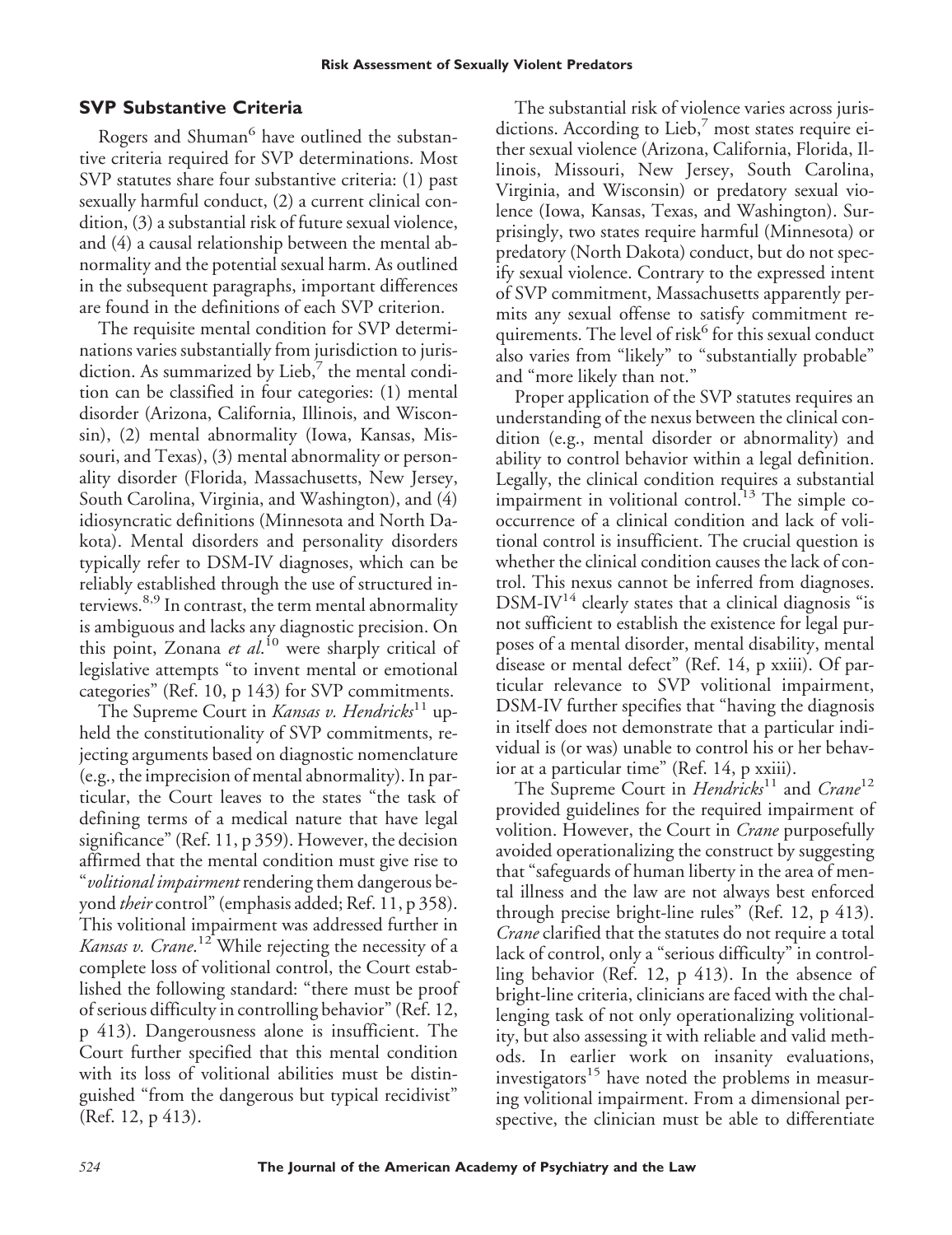accurately serious difficulty from some or moderate difficulty.

The loss of volitional impairment directly arising from a clinical condition is pivotal to SVP statutes.<sup>16</sup> According to the Supreme Court, it is entirely this loss of volitionality that separates civil commitment from criminal punishment. As articulated in *Hendricks*, <sup>11</sup> the mental disorder requirement "adequately distinguishes Hendricks from other dangerous persons who are perhaps more properly dealt with exclusively through criminal proceedings" (Ref. 11, p 360).

In summary, the Supreme Court has upheld the constitutionality of SVP statutes and clarified the importance of volitional impairment. Forensic practitioners must take into account specific factors in SVP consultations. These are outlined as five sequential inquiries:

1. Does the defendant have the requisite clinical condition (e.g., mental abnormality, mental disorder, or personality disorder), as mandated by the particular jurisdiction?

2. If yes, does the defendant have volitional impairment?

3. If yes, does the volitional impairment directly arise from the clinical condition?

4. If yes, does the defendant have the statutorily defined likelihood of sexual violence?

5. If yes, is that likelihood of sexual violence directly the result of volitional impairment?

Forensic practitioners face multiple challenges in addressing these sequential steps. They must develop reliable methods to assess the definitional ambiguities posed by "mental abnormality." They must also face squarely the long-standing controversies in the assessment of volitional impairment. In the context of insanity, the American Bar Association<sup>17</sup> has argued forcefully for the elimination of volitional impairment because "there is still no accurate scientific basis for measuring one's capacity for self control or for calibrating the impairment of such capacity" (Ref. 17, pp  $4-5$ ). Passage of the Insanity Defense Reform Act, strongly supported by the American Psychiatric Association and other professional associations, eradicated the volitional prong from federal insanity cases.<sup>6</sup> As observed by Rogers,<sup>18</sup> "The unintended irony is that volitional impairment lacks the empirical basis for exculpation in federal insanity cases, but clearly is justified for the indefinite detention of sex offenders" (Ref. 18, p 159).

Assessment methods must take into account the explicit requirements of SVP standards. Of particular concern is whether the widespread practice of retrofitting of general risk assessment measures to SVP determinations is warranted. The next section addresses this concern in light of conceptual and psychometric issues.

## **Retrofitting Generic Risk Assessment Measures**

Several recent reviews<sup>19-21</sup> emphasize the strengths and potential applicability of generic risk assessment measures for SVP determinations. However, each review fails to address whether these generic measures effectively evaluate SVP substantive criteria. As a fundamental principle of scale development, validity is never generic. According to the official standards adopted by the American Psychological Association,  $2^{2}$  "each recommended use or interpretation requires validation" (Ref. 22, p 18). Any facile extrapolation from generic risk to SVP determinations is inconsistent with professional standards and is probably unethical. $^{23}$ 

Generic risk assessment measures used in SVP determinations can be grouped as either structured clinical judgment or actuarial measures. For structured clinical judgment, two common measures are Historical-Clinical-Risk (HCR)-20<sup>24</sup> and the Sexual Violence Risk  $(SVR)$ -20.<sup>25</sup> An array of actuarial measures are available, including the Static-99, $^{26}$  the Rapid Risk Assessment of Sexual Offense (RRA-SOR),<sup>27</sup> the Minnesota Sex Offender Screening Tool-Revised (MnSost-R),<sup>28</sup> the Violence Risk Appraisal Guide (VRAG),<sup>29</sup> and the Sex Offense Risk Appraisal Guide (SORAG).<sup>30</sup> Two additional measures are sometimes used as risk measures, although they are intended to assess psychopathy (Psychopathy Checklist-Revised;  $PCL-R^{31}$ ) and sexual arousal profiles (penile plethysmography;  $PPG<sup>32</sup>$ ).

Key findings for risk assessment measures are summarized in Table 1. The first step of SVP determinations is a thorough examination of the requisite clinical condition. For mental disorders, the coverage provided by risk measures range from nonexistent to superficial. When present, forensic clinicians are typically asked about the presence of any Axis I or Axis II disorders. With the exception of schizophrenia on the VRAG, no effort is made to evaluate specific Axis I disorders and their predictive ability for sexual recidivism. Beyond disorders, mental abnormalities are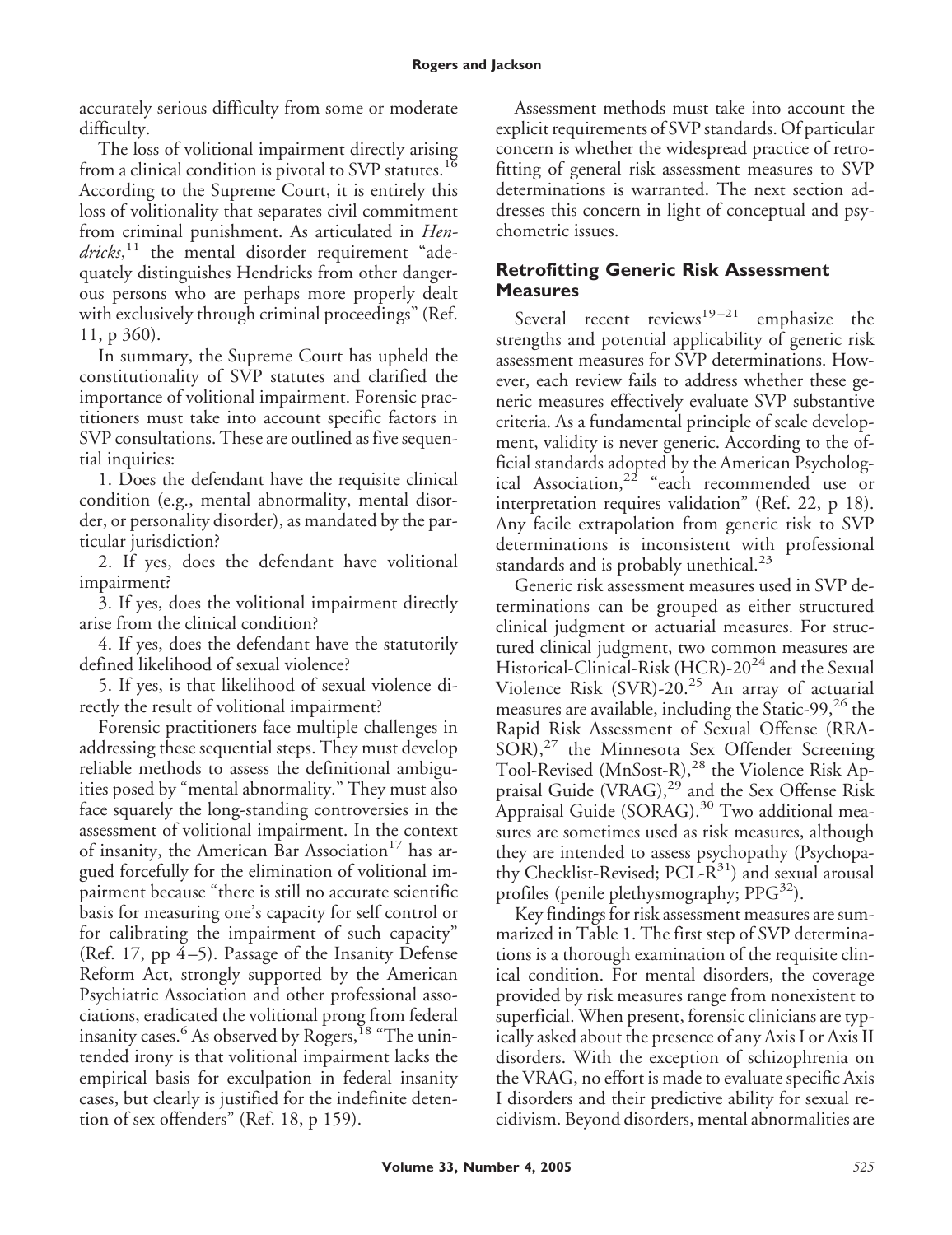#### **Risk Assessment of Sexually Violent Predators**

| Sequential Steps in SVP<br>Determinations                  | <b>Risk Measures</b> |               |            |               |            |                |                |            |            |
|------------------------------------------------------------|----------------------|---------------|------------|---------------|------------|----------------|----------------|------------|------------|
|                                                            | <b>HCR-20</b>        | <b>SVR-20</b> | Static-99  | <b>RRASOR</b> | MnSost-R   | <b>VRAG</b>    | SORAG          | PCL-R      | <b>PPG</b> |
| Step 1                                                     |                      |               |            |               |            |                |                |            |            |
| Assess specific mental disorders?                          | V. limited           | V. limited    | No         | No            | V. limited | V. limited     | Limited        | No         | No         |
| Assess specific personality                                |                      |               |            |               |            |                |                |            |            |
| disorders?                                                 | Limited              | V. limited    | No         | No            | No         | Limited        | Limited        | No         | No         |
| Assess specific mental                                     |                      |               |            |               |            |                |                |            |            |
| abnormalities?                                             | V. limited           | V. limited    | No         | No            | No         | V. limited     | Limited        | V. limited | V. limited |
| Step 2                                                     |                      |               |            |               |            |                |                |            |            |
| Assess volitional impairment?                              | No                   | No            | No         | No            | No         | No             | No             | No         | No         |
| Step 3                                                     |                      |               |            |               |            |                |                |            |            |
| Assess volitional impairment<br>arising directly from the  |                      |               |            |               |            |                |                |            |            |
| clinical condition?                                        | No                   | No            | No         | No            | No         | No             | No             | No         | No         |
| Step 4                                                     |                      |               |            |               |            |                |                |            |            |
| Predict general sexual recidivism?                         | N <sub>0</sub>       | Mixed         | Moderate   | Moderate      | Moderate   | Limited        | Limited        | Limited    | Limited    |
| Predict violent sexual recidivism?                         | No                   | Partially*    | V. limited | V. limited    | Moderate   | Limited        | V. limited     | V. limited | Limited    |
| Step 5                                                     |                      |               |            |               |            |                |                |            |            |
| Establish link between volitional<br>impairment and sexual |                      |               |            |               |            |                |                |            |            |
| recidivism?                                                | No                   | No            | No         | No            | No         | No             | No             | No         | No         |
| Summary                                                    |                      |               |            |               |            |                |                |            |            |
| Number of steps minimally<br>addressed <sup>+</sup>        | 1                    |               |            |               |            | $\overline{2}$ | $\overline{2}$ |            |            |

**Table 1** Fulfillment of SVP Standards by Generic Risk-Assessment Measures

V. limited, very limited coverage or validation; limited, limited coverage or validation; mixed, mixed or divergent results; moderate, some coverage or validation. \* While predicting sexual violence, the SVR-20 uses an overly broad classification that includes sex offenses that are not necessarily violent: obscene letters or phone calls, distribution of pornography, voyeurism, and theft of fetish objects.

† Very limited coverage or validation offers so little data that it is not considered as even "minimal" in satisfying any individual step.

likely to incorporate syndromes, salient symptoms, and other evidence of impaired functioning. Considering only syndromes and salient symptoms, we estimate the risk measures address less than one percent of the relevant clinical issues essential to Step 1. In summary, risk assessment measures fall spectacularly short in their assessment of mental disorders, personality disorders, and mental abnormalities.

Three steps involve the detailed evaluation of volitional impairment (Step 2), its causes (Step 3), and its relationship to sexual recidivism (Step 5). As summarized in Table 1, volitional impairment is systematically ignored by all risk assessment measures. Consequently, the other two steps were also neglected. Without the systematic assessment of volitional impairment, generic risk measures cannot address SVP determinations.

The prediction of sexual violence (Step 4) is crucial to SVP determinations. Unfortunately, most research with sex offenders has focused either on general violence or nonspecific sexual recidivism. Predicting general violence among sex offenders is simply not the same as predicting sexual violence. For example, in a cross-validation of the VRAG with

sexual offenders, Rice *et al*. <sup>33</sup> noted that the VRAG demonstrated predictive validity for violent, but not sexual recidivism. They dismissed this crucial issue asserting that the prediction of "future sex offending may be of theoretical interest" (Ref. 33, p 239). Within the context of SVP commitments, this assertion is patently inaccurate. Clinicians, adopting this perspective, unwittingly fail to address the pivotal element of SVP determinations.

Studies that define sexual recidivism as any type of sex offense, also fail to address the SVP standards. With the possible exception of one state (Massachusetts), these predictions are irrelevant to SVP determinations. In most jurisdictions, forensic experts are required to predict sexual violence or predatory sexual violence. Such predictions are simply not possible from data on general violence or nonspecific sexual recidivism. As a specific example, the SVR-20 claims to assess sexual violence; however, its classification is overly broad and includes nonviolent offenses (obscene letters and voyeurism). Such leaps of faith from general to sexual violence are unsubstantiated.

The current research of actuarial measures is highly reductionistic, in collapsing most sex offend-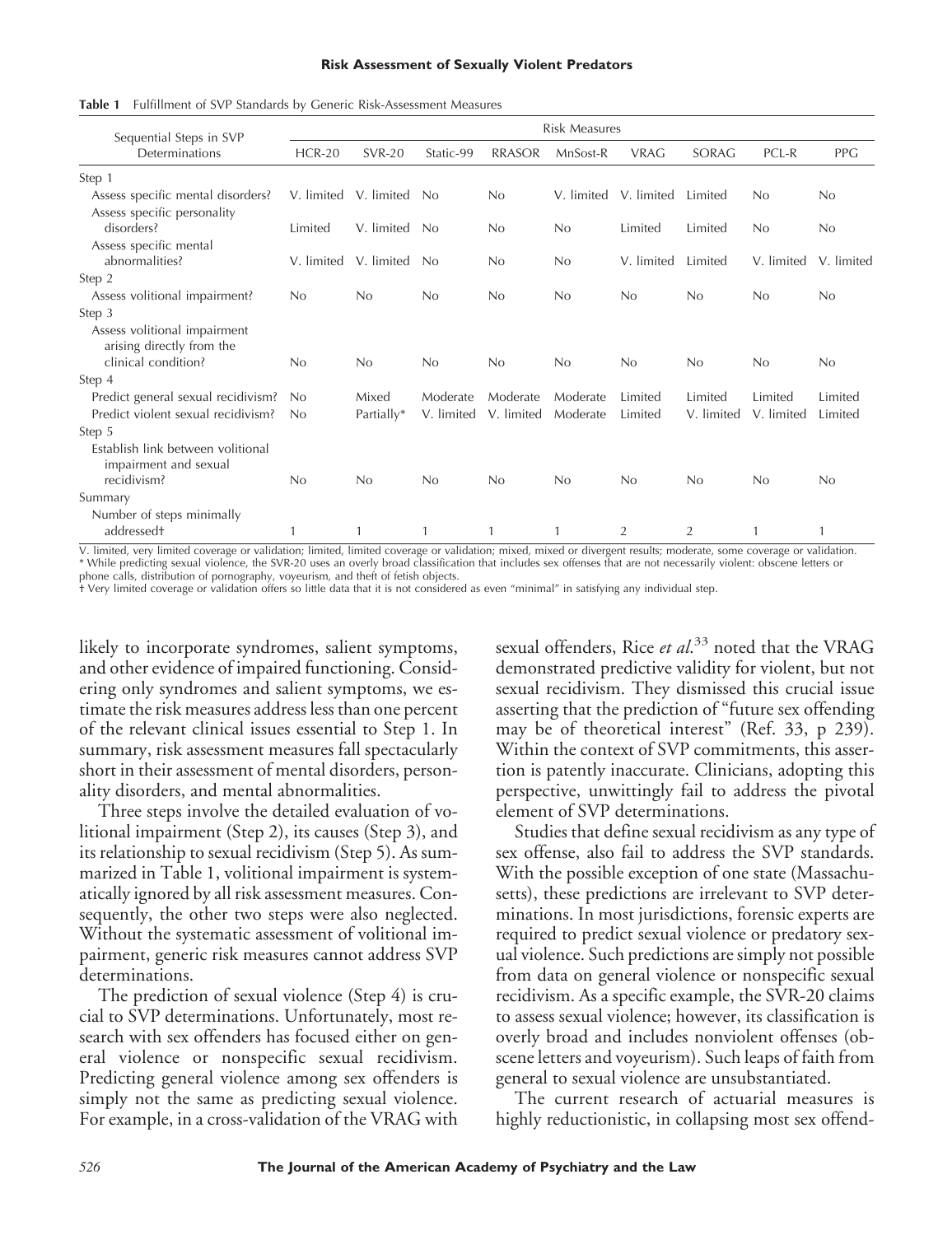ers into a single category. This profound disregard for the heterogeneity of sexual offenders may lead to serious errors in prediction. Even the most basic typologies (e.g., rapists and child molesters) are neglected. For example, child molesters are often motivated by sexual aspects of offending, limit their criminal acts to sexual offending, and experience negative affect preceding their offenses.<sup>34,35</sup> In contrast, rapists are often motivated by anger and commit nonsexual offenses.<sup>35</sup> Lumping together all paraphilias and sex offenses confounds any attempt at meaningful interpretation. Unquestionably, more focused methods are needed that take into account both clinical conditions (e.g., paraphilias) and offense types.<sup>36</sup>

In conclusion, important advances in forensic assessment have been achieved in the past decade. $37$ Specialized methods evidence increased sophistication in assessing legal standards, operationalizing the relevant constructs, and testing the predicted relationships.<sup>6</sup> In stark contrast, current efforts to retrofit generic risk assessment methods fall far short. SVP determinations require that the predictions be based on (1) specified clinical conditions, which cause (2) serious volitional impairment resulting in (3) sexual violence. Table 1 underscores these fundamental problems with generic risk measures. As always, the mantle of expertise must be earned through painstaking analysis and research. SVP determinations deserve and demand rigorously validated measures.

### **References**

- 1. Jackson RL, Rogers R, Shuman DW: The adequacy and accuracy of sexually violent predator evaluations: contextualized risk assessment in clinical practice. Int J Forensic Ment Health 3:115–29, 2004
- 2. Community Protection Act, Wash. Rev. Code § 71.09 (1990)
- 3. Doren DM: Evaluation sex offenders: a manual for civil commitment and beyond. Thousand Oaks, CA: Sage Publications, 2002
- 4. Fitch WL, Hammen DA: The new generation of sex offender commitment laws: which states have them and how do they work?—in Protecting Society from Sexually Dangerous Offenders. Edited by Winick BJ, LaFond JQ. Washington, DC: American Psychological Association, 2003, pp 27–39
- 5. Sreenivasan S, Weinberger LE, Garrick T: Expert testimony in sexually violent predator commitments: conceptualizing legal standard of "mental disorder" and "likely to reoffend." J Am Acad Psychiatry Law 31:471– 85, 2003
- 6. Rogers R, Shuman DW: Fundamentals of Forensic Practice: Mental Health and Criminal Law. New York: Springer, 2005
- 7. Lieb R: State policy perspectives on sexual predator laws, in Protecting Society From Sexually Dangerous Offenders. Edited by Winick BJ, LaFond JQ. Washington, DC: American Psychological Association, 2003, pp 41–59
- 8. Rogers R: Handbook of Diagnostic and Structured Interviewing. New York: Guilford Publications, 2001
- 9. Rogers R: Standardizing DSM-IV diagnoses: the clinical applications of structured interviews. J Person Assess 81:220 –5, 2003
- 10. Zonana HV, Bonnie RJ, Hoge SK: In the wake of Hendricks: the treatment and restraint of sexually dangerous offenders viewed from the perspective of American psychiatry, in Protecting Society From Sexually Dangerous Offenders. Edited by Winick BJ, LaFond JQ. Washington, DC: American Psychological Association, 2003, pp 131-45
- 11. Kansas v. Hendricks, 521 U.S. 346 (1997)
- 12. Kansas v. Crane, 534 U.S. 407 (2002)
- 13. Schopp RF: Civil commitment and sexual predators: competence and condemnation. Psychol Public Policy Law 4:323–76, 1998
- 14. American Psychiatric Association: Diagnostic and Statistical Manual of Mental Disorders (Text Revision). Washington, DC: American Psychiatric Press, 2000
- 15. Rachlin S, Halpern AL, Portnow SL: The volitional rule, personality disorders, and the insanity defense. Psychiatr Ann 14:139 – 47, 1984
- 16. Janus ES: Hendricks and the moral terrain of police power civil commitment. Psychol Public Policy Law 4:297–322, 1998
- 17. American Bar Association: Criminal justice and mental health standards, first draft*.* Chicago: American Bar Association, 1983
- 18. Rogers R: Imposing order on diverse mental health laws. Contemp Psychol 48:158 – 60, 2003
- 19. Conroy MA: Evaluation of sexual predators, in Comprehensive Handbook of Psychology: Forensic Psychology (vol. 11). Edited by Goldstein AM. New York: John Wiley & Sons, 2003, pp 463– 84
- 20. Harris GT, Rice ME, Quinsey VL: Appraisal and management of risk in sexual aggressors: implications for criminal justice policy. Psychol Public Policy Law 4:73–115, 1998
- 21. Rosell L: Actuarial instruments in SVP evaluations: proceed with caution. Presented at the American Psychology-Law Society Conference, Scottsdale, AZ, March 2004
- 22. American Educational Research Association, American Psychological Association, and National Council on Measurement in Education: Standards for educational and psychological testing. Washington, DC: American Educational Research Association, 1999
- 23. American Psychological Association: Ethical standards and code of conduct. Am Psychol 57:1060 –73, 2002
- 24. Webster CD, Douglas KS, Eaves D,*et al*: HCR-20: Assessing Risk for Violence (version 2). Burnaby, British Columbia, Canada: Mental Health, Law, and Policy Institute, Simon Fraser University, 1997
- 25. Boer DP, Hart SD, Kropp PR, *et al*: Manual for the Sexual Violence Risk-20: Professional Guidelines for Assessing Risk of Sexual Violence. Vancouver, British Columbia, Canada: The British Columbia Institute Against Family Violence, 1997
- 26. Hanson RK, Thornton D: Static-99: Improving Actuarial Risk Assessments for Sex Offenders. Ottawa, Ontario, Canada: Solicitor General of Canada, 1999
- 27. Hanson RK: The development of a brief actuarial risk scale for sexual offense recidivism. Ottawa, Ontario, Canada: Solicitor General of Canada, 1997
- 28. Epperson DL, Kaul JD, Huot S, Hesselton D, Alexander W: Minnesota Sex Offender Screening Tool-Revised (MnSOST-R). St. Paul, MN: Minnesota Department of Corrections, 2000
- 29. Quinsey VL, Harris GT, Rice ME, Cormier CA: Violent Offenders: Appraising and Managing Risk. Washington, DC: American Psychological Association, 1998